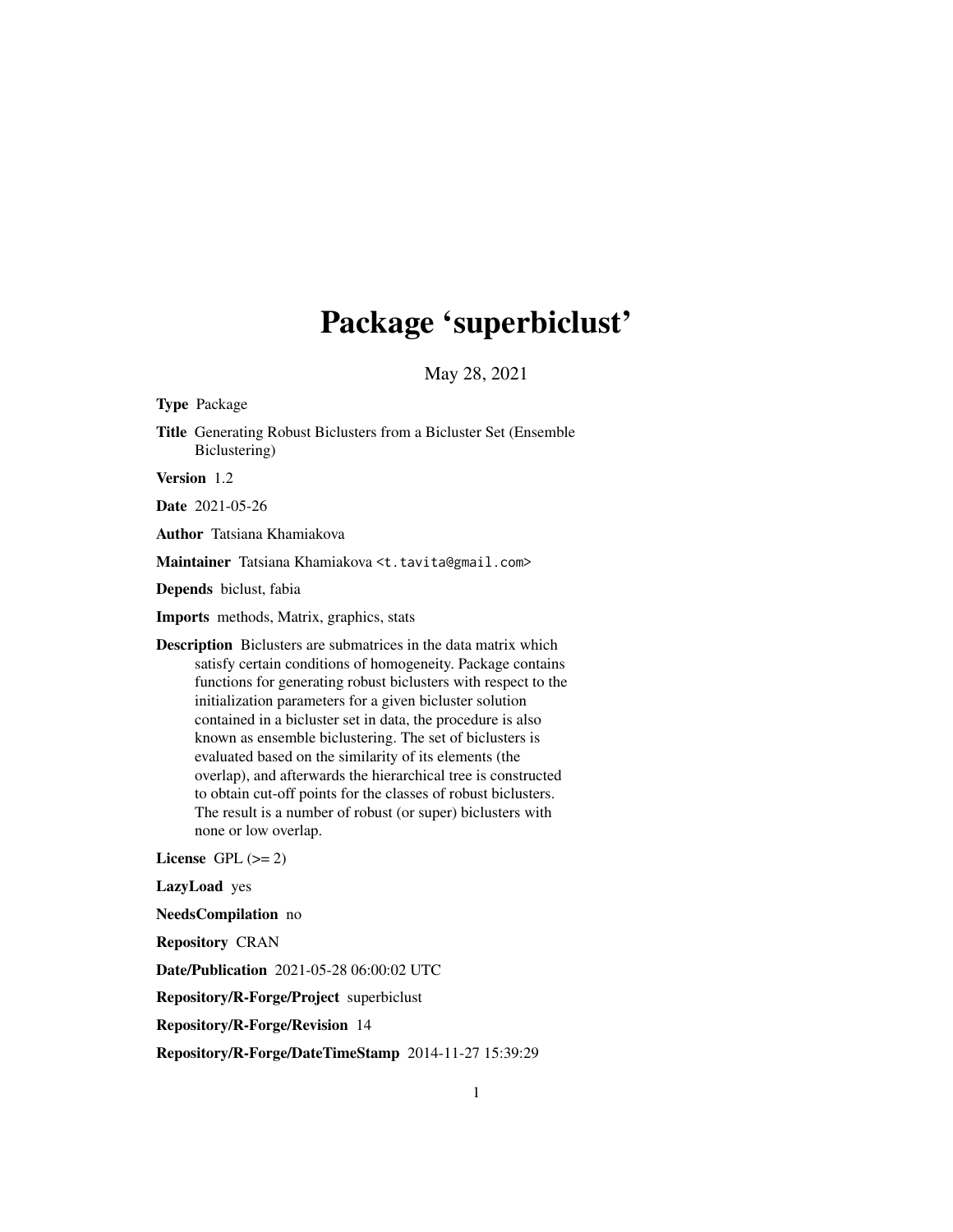# <span id="page-1-0"></span>R topics documented:

|       |                                                                                                                                       | $\overline{\mathbf{3}}$ |
|-------|---------------------------------------------------------------------------------------------------------------------------------------|-------------------------|
|       |                                                                                                                                       | $\overline{4}$          |
|       |                                                                                                                                       | $\overline{4}$          |
|       |                                                                                                                                       | -5                      |
|       |                                                                                                                                       | -6                      |
|       |                                                                                                                                       |                         |
|       |                                                                                                                                       |                         |
|       |                                                                                                                                       |                         |
|       |                                                                                                                                       |                         |
|       | $plotProfiles Within Bicluster \dots \dots \dots \dots \dots \dots \dots \dots \dots \dots \dots \dots \dots \dots \dots \dots \dots$ |                         |
|       |                                                                                                                                       |                         |
|       |                                                                                                                                       |                         |
|       |                                                                                                                                       |                         |
|       |                                                                                                                                       |                         |
|       |                                                                                                                                       |                         |
|       |                                                                                                                                       |                         |
| Index |                                                                                                                                       | 18                      |

superbiclust-package *generating robust biclusters form the set of biclusters*

#### Description

The package contains a number of functions for computing similarity matrix of the biclusters obtained by a variety of methods, initialization seeds or various parameter settings. It uses biclustering output as generated by biclust or fabia. isa2 package can be used to generate the biclusters as well, however, a prior conversion is needed to a biclust object by using isa2.biclust() function. The matrix is used for the construction of hierarchical tree based on overall similarity, row similarity or column similarity to obtain cut-off points for the similarity metric of choice. Various statistics are output per bicluster set: a number of a given gene(compound) or gene (compound) set has been present in any bicluster of output or per run. After the tree is cut, the robiust or super biclusters are obtained in a form of biclust object, which can further be used for plotting of biclusters. Biclusters are submatrices in the data which satisfy certain conditions of homogeneity. For more details on biclusters and biclustering see Madeira and Oliveira (2004).

#### Details

| Package:  | superbiclust |
|-----------|--------------|
| Type:     | Package      |
| Version:  | 0.99         |
| Date:     | 2012-08-23   |
| License:  | GPL          |
| LazyLoad: | yes          |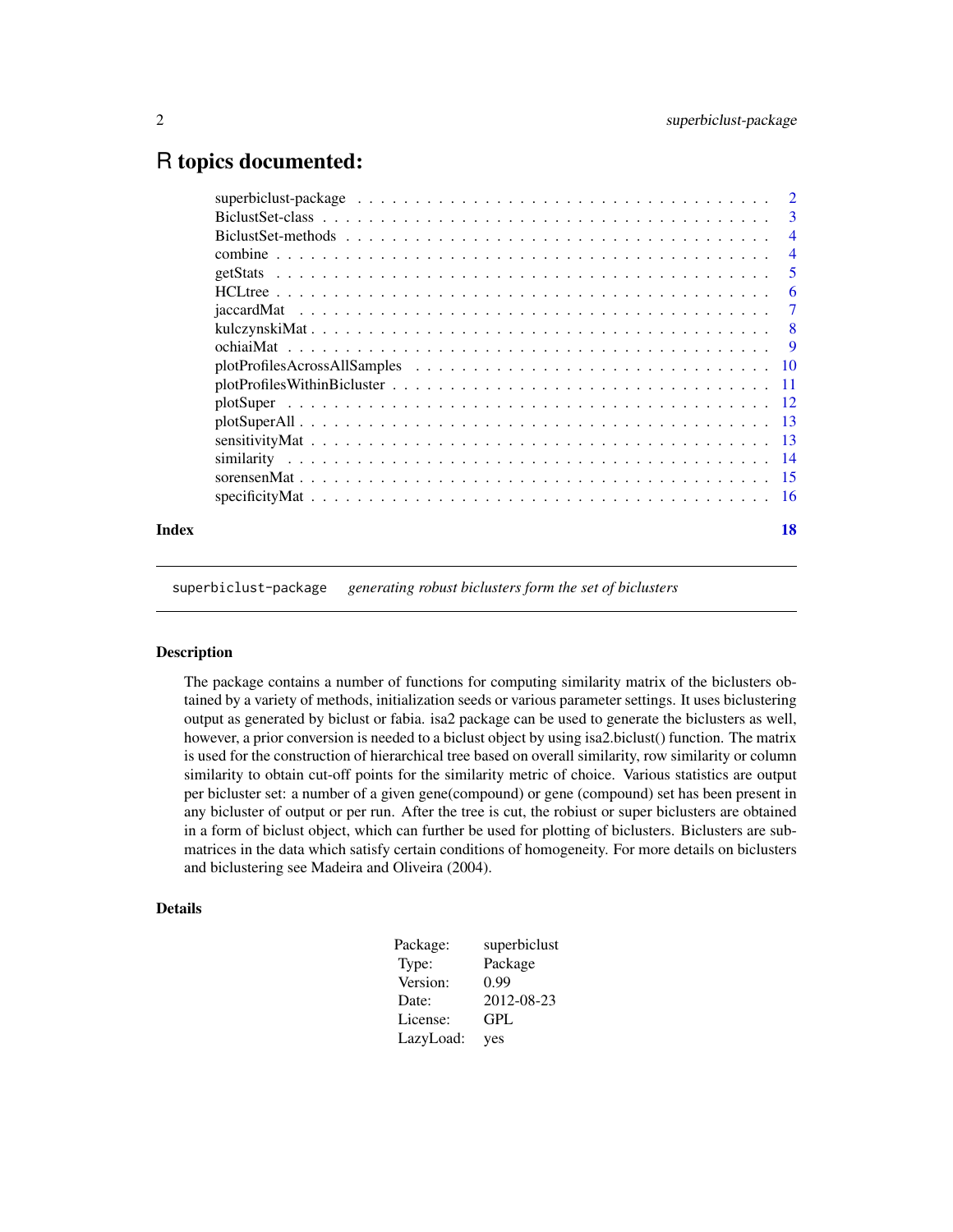#### <span id="page-2-0"></span>Author(s)

Tatsiana Khamiakova <tatsiana.khamiakova@uhasselt.be>

#### References

Madeira and Oliveira (2004) Biclustering algorithms for biological data analysis: a survey. IEEE/ACM Trans Comput Biol Bioinform. 2004 Jan-Mar;1(1):24-45. Shi et al. (2010) A bi-ordering approach to linking gene expression with clinical annotations in gastric cancer. BMC Bioinformatics. 11. pages 477.

<span id="page-2-1"></span>BiclustSet-class *Class* BiclustSet

# Description

BiclustSet Class contains the biclustering result in a form: bicluster rows and bicluster columns

#### Objects from the Class

Objects can be created by calls of the form new("BiclustSet",...). The variety of inputs variety of inputs (isa2, fabia, biclust,...) can be used.

#### Slots

GenesMembership: logical, object of class "matrix", with row membership within a bicluster ColumnMembership: logical, object of class "matrix", with column membership within a bicluster Number: code"numeric", number of biclusters in the set

#### Author(s)

Tatsiana Khamiakova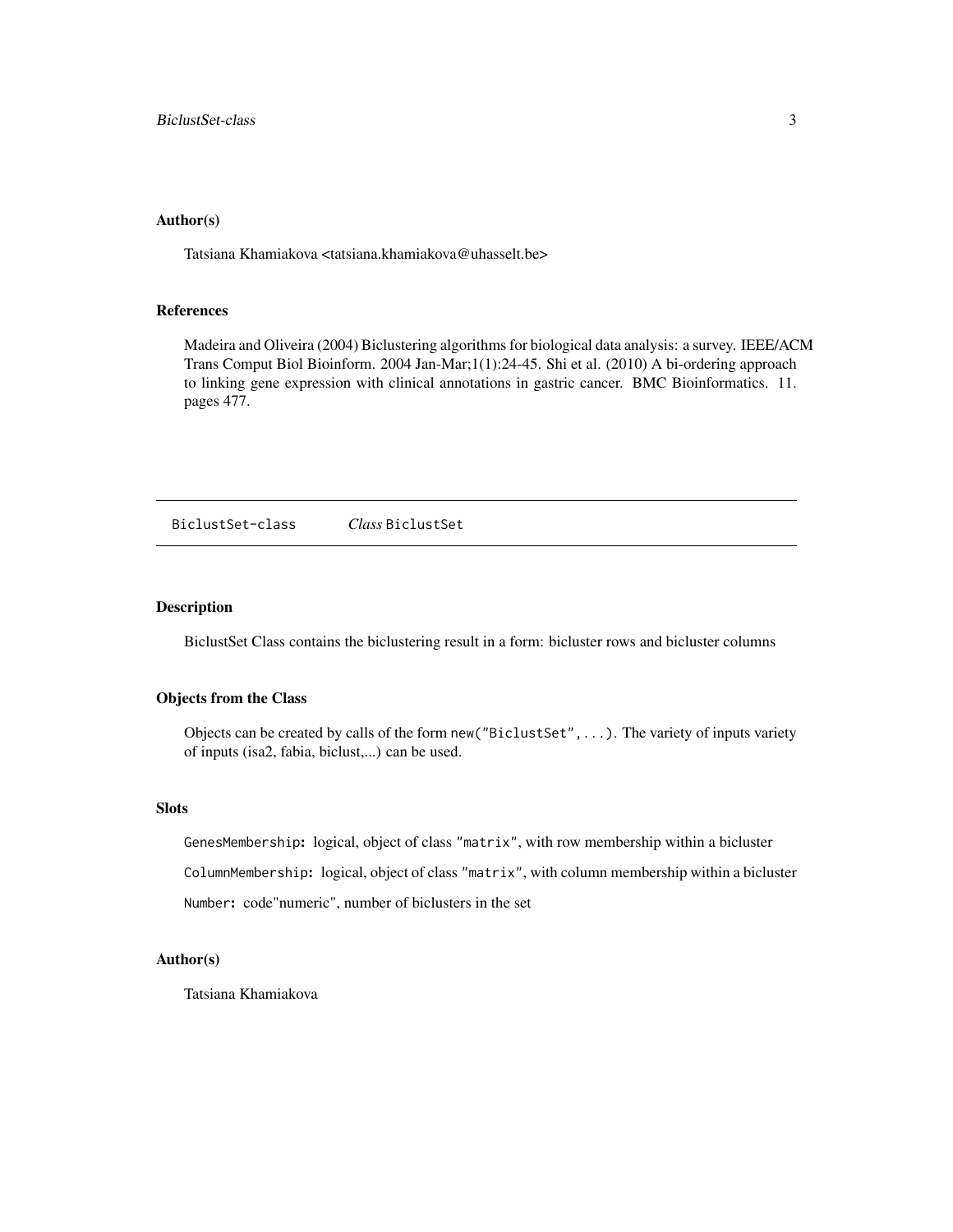<span id="page-3-0"></span>BiclustSet-methods *Constructor of BiclustSet object*

#### Description

The method extract relevant information from a variety of biclustering input and constructs a BiclustSet object

#### Methods

```
signature(x = "ANY")signature(x = "Biclust") Converts Biclust objects into BiclustSet object
signature(x = "Factorization") Converts FABIA Factorization object into BiClustSet
signature(x = "list") Converts a list with biclustering results into BiClustSet
```
# See Also

[BiclustSet](#page-2-1)

#### Examples

```
test <- matrix(rnorm(5000), 100, 50)
test[11:20,11:20] <- rnorm(100, 3, 0.1)
test[17:26,21:30] <- rnorm(100, 3, 0.1)
#Run FABIA
set.seed(1)
FabiaRes1 <- fabia(test)
#construct BiclustSet object from FABIA output
FabiabiclustSet <- BiclustSet(FabiaRes1)
FabiabiclustSet
```
combine *Combine two Biclust objects into one*

#### Description

Combine two Biclust objects into one

# Usage

combine(x,y)

#### Arguments

| x | 1st Biclust object containing bicluster results |
|---|-------------------------------------------------|
|   | 2nd Biclust object containing bicluster results |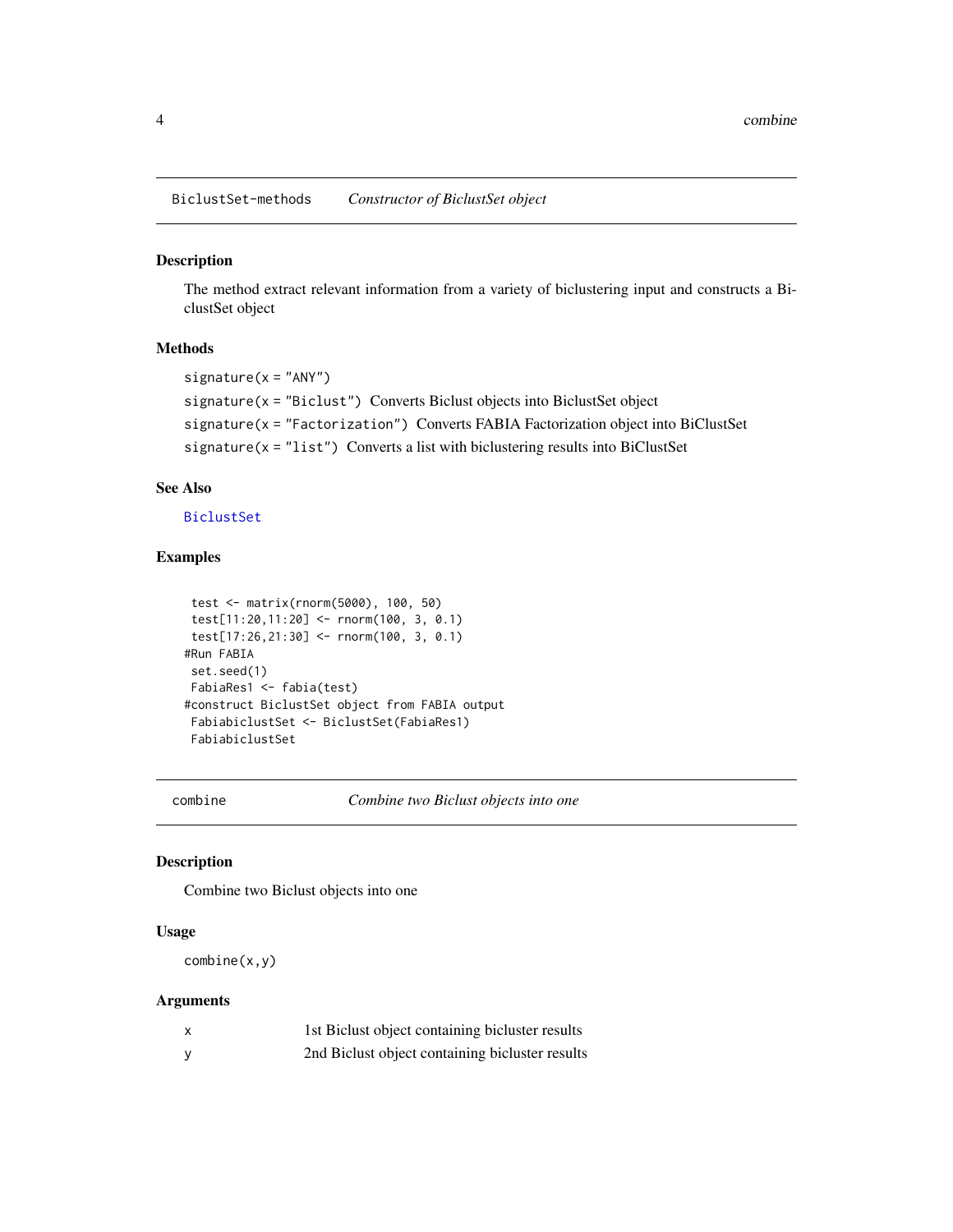#### <span id="page-4-0"></span>getStats 5

# Details

If a biclust function returns empty set, joined result contains only results of non-empty object. Info and Parameters slots of a "Biclust" object contain information about both biclustering runs.

#### Value

object of a class Biclust

# Author(s)

Tatsiana Khamiakova

# See Also

[BiclustSet](#page-2-1)

#### Examples

```
#combine output of two biclust objects
test <- matrix(rnorm(5000), 100, 50)
test[11:20,11:20] <- rnorm(100, 3, 0.1)
test[17:26,21:30] <- rnorm(100, 3, 0.1)
set.seed(1)
PlaidRes1 <- biclust(x=test, method=BCPlaid())
 set.seed(2)
PlaidRes2 <- biclust(x=test, method=BCPlaid())
combinedRes <- combine(PlaidRes1,PlaidRes2)
summary(combinedRes)
```
getStats *Get frequency statistic for the columns and rows membership*

#### Description

For a given Bicluster set, for each row and column in data, compute frequency of apperance within a bicluster

#### Usage

getStats(x)

#### Arguments

x Biclust object containing bicluster results

### Value

a list of column and row frequencies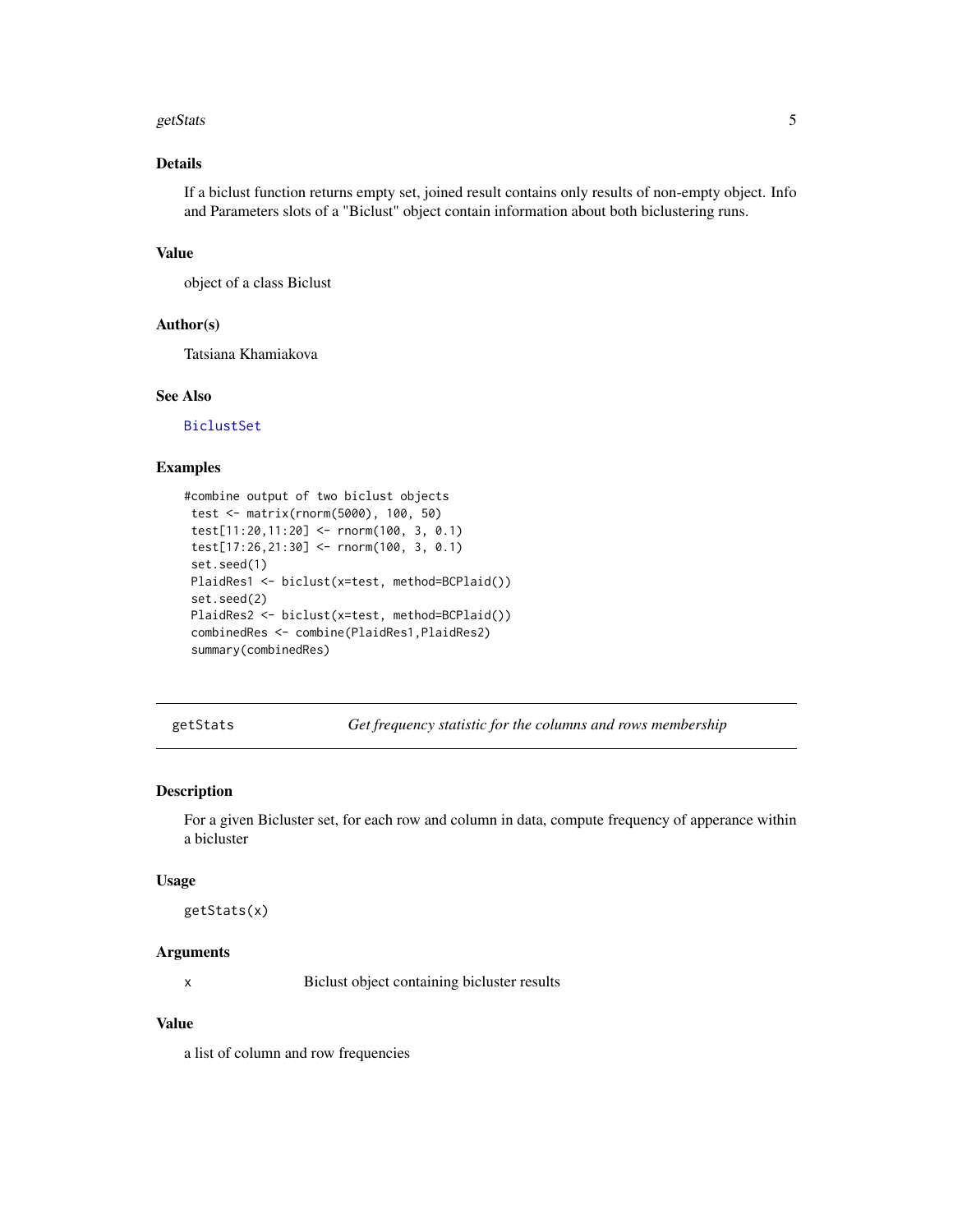#### <span id="page-5-0"></span>Author(s)

Tatsiana Khamiakova

#### <span id="page-5-1"></span>HCLtree *Hierarchical structure of bicluster output*

# Description

Constructs and plots hierarchical tree of biclusters output based on the similarity matrix

#### Usage

HCLtree(x)

#### Arguments

x Similarity object containing pairwise similarity indices for all biclusters in the output

# Details

This function operates on a similarity matrix, which is converted to the distance between biclusters according to  $dist(a, b) = 1 - sim(a, b)$ , where the smaller the distance, the higher is overlap in terms of rows and columns. The tree is constructed using complete method and plotted. Further, the structure must be explored and robust or super-biclusters obtained after cutting the tree. identify function can be applied to the hierarchical tree to see the partition and get the plots of biclusters.

#### Value

tree

#### Author(s)

Tatsiana Khamiakova

#### See Also

[similarity](#page-13-1), [plotSuper](#page-11-1)

#### Examples

```
#compute sensitivity for BiMAX biclusters
test <- matrix(rnorm(5000), 100, 50)
 test[11:20,11:20] <- rnorm(100, 3, 0.1)
 test[17:26,21:30] <- rnorm(100, 3, 0.1)
 testBin <- binarize(test,2)
 res <- biclust(x=testBin, method=BCBimax(), minr=4, minc=4, number=10)
BiMaxBiclustSet <- BiclustSet(res)
```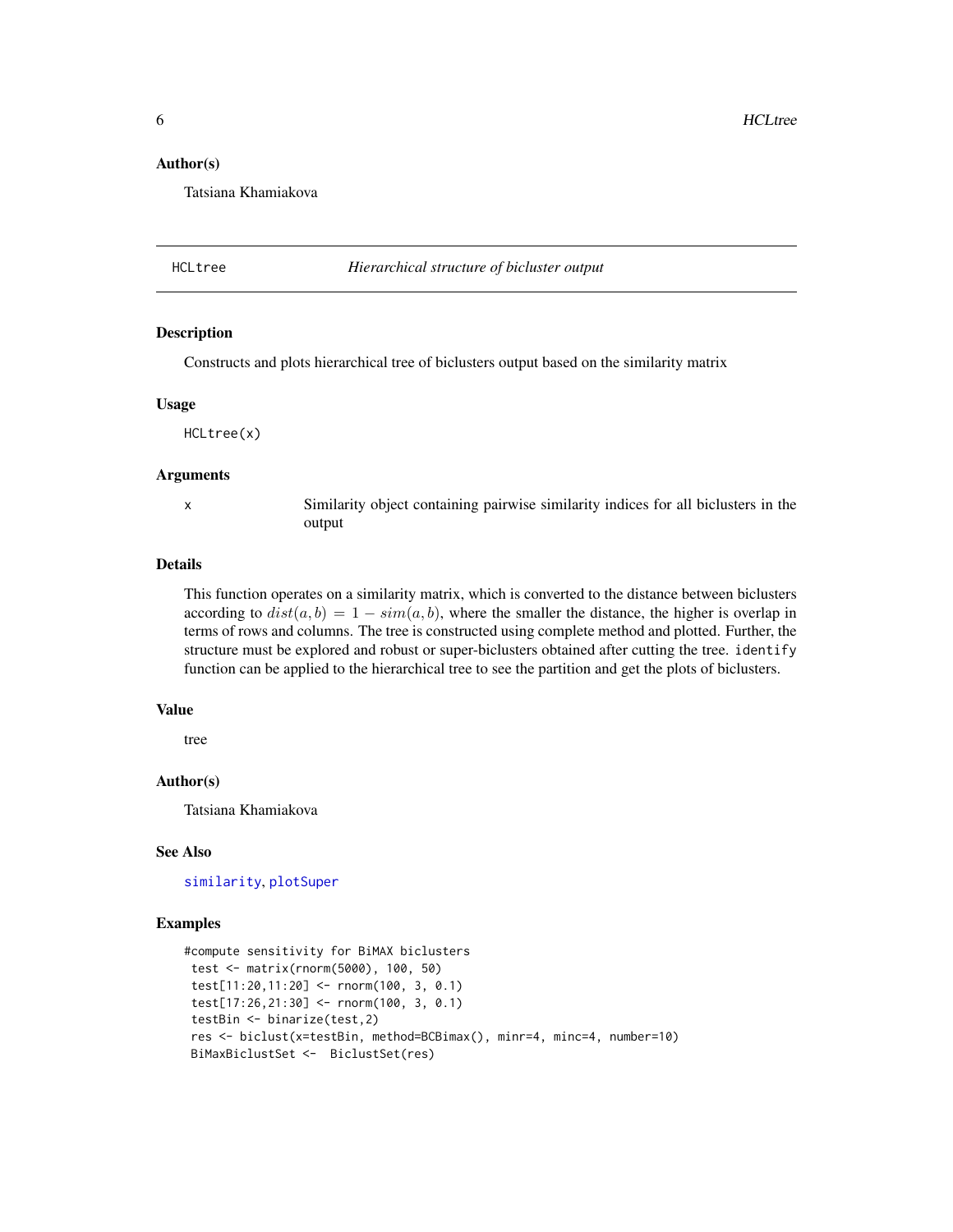# <span id="page-6-0"></span>jaccardMat 7

```
SensitivityMatr<- similarity(BiMaxBiclustSet,index="sensitivity")
#construct hierarchical clustering based on the sensitivities
HCLsensitivity <- HCLtree(SensitivityMatr)
plot(HCLsensitivity, main="structure of bicluster solution")
```
<span id="page-6-1"></span>jaccardMat *Jaccard similarity Matrix for bicluster output*

# Description

computes jaccard similarity matrix for biclusters in two bicluster sets

# Usage

```
jaccardMat(x, y, type=c("rows", "cols", "both"))
```
### Arguments

| $\mathsf{X}$ | Biclust Set object containing row and column indicators of bicluster member-<br>ship, number of biclusters |
|--------------|------------------------------------------------------------------------------------------------------------|
| <b>V</b>     | Biclust Set object containing row and column indicators of bicluster member-<br>ship, number of biclusters |
| type         | whether to compute Jaccard index in two dimensions, row dimension or column<br>dimension                   |

# Details

This function operates on BiclustSet objects and computes pairwise similarity based on the common elements between biclusters. The Jaccard similarity score  $ja$  for two biclusters A and B is computed as

$$
ja = \frac{|A \cap B|}{|A \cup B|}
$$

#### Value

matrix of pairwise Jaccard indices

# Author(s)

Tatsiana Khamiakova

# See Also

[similarity](#page-13-1),[kulczynskiMat](#page-7-1), [ochiaiMat](#page-8-1), [sensitivityMat](#page-12-1), [specificityMat](#page-15-1),[sorensenMat](#page-14-1)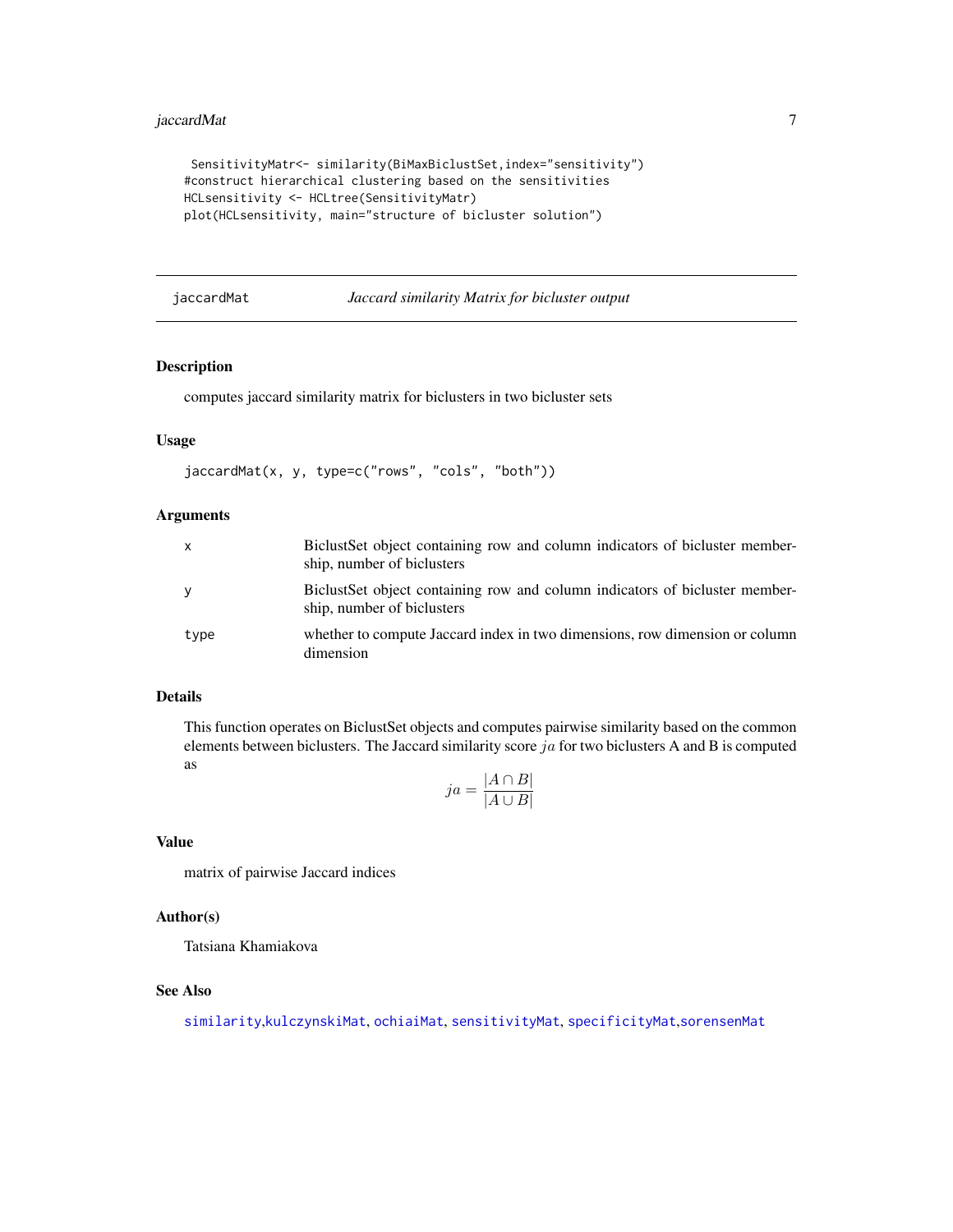<span id="page-7-1"></span><span id="page-7-0"></span>

computes Kulczynski similarity matrix for biclusters in two bicluster sets

### Usage

```
kulczynskiMat(x, y, type=c("rows", "cols", "both"))
```
# Arguments

| X    | Biclust Set object containing row and column indicators of bicluster member-<br>ship, number of biclusters |
|------|------------------------------------------------------------------------------------------------------------|
| y    | Biclust Set object containing row and column indicators of bicluster member-<br>ship, number of biclusters |
| type | whether to compute Kulczynski index in two dimensions, row dimension or<br>column dimension                |

# Details

This function operates on BiclustSet objects and computes pairwise similarity based on the common elements between biclusters. Kulczynski similarity score  $ku$  for two biclusters A and B is computed as

$$
ku = 2|A \cap B| \left( \frac{1}{|A|} + \frac{1}{|B|} \right)
$$

# Value

matrix of pairwise Kulczynski indices

# Author(s)

Tatsiana Khamiakova

# See Also

[similarity](#page-13-1),[jaccardMat](#page-6-1), [ochiaiMat](#page-8-1), [sensitivityMat](#page-12-1), [specificityMat](#page-15-1),[sorensenMat](#page-14-1)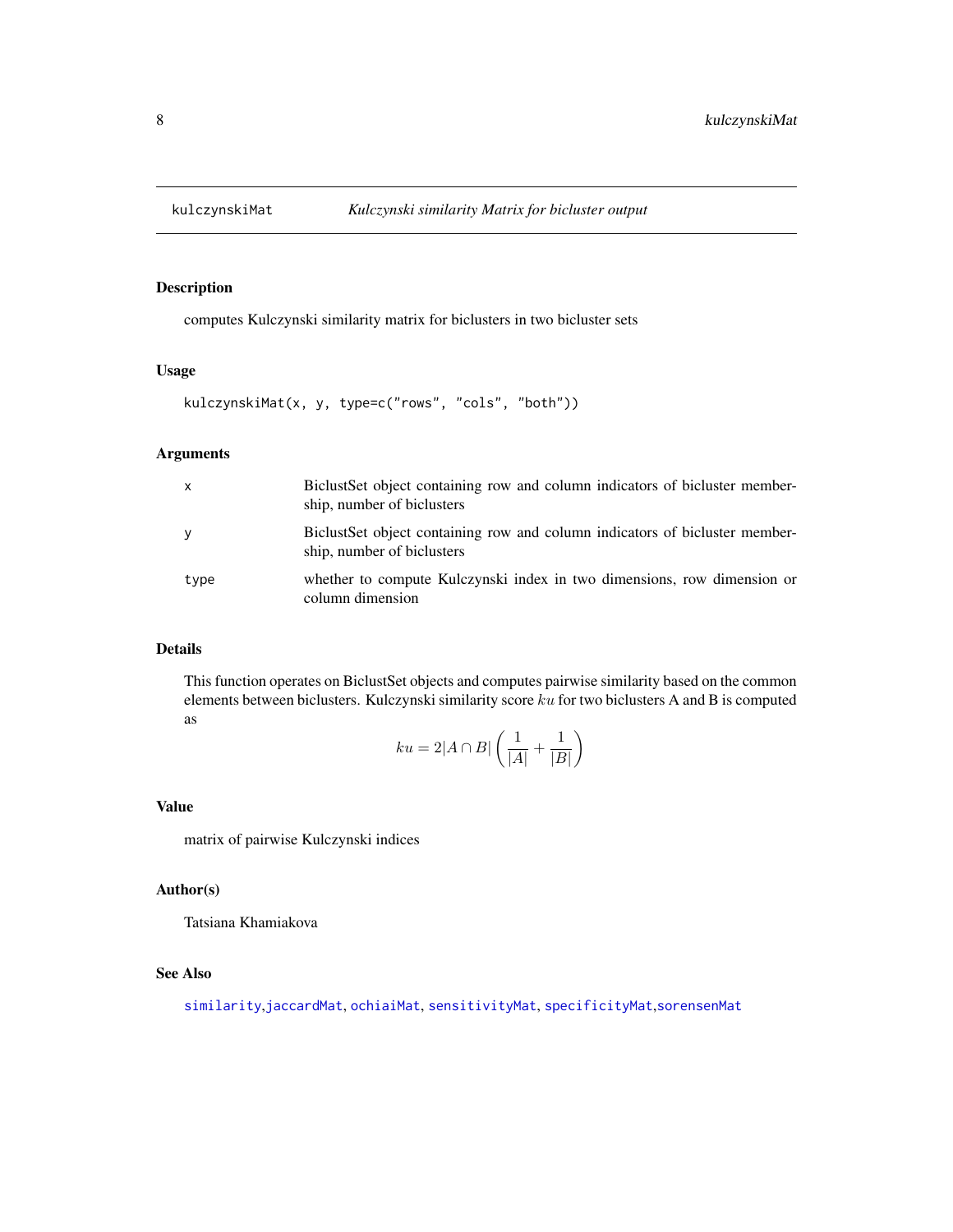<span id="page-8-1"></span><span id="page-8-0"></span>

Computes Ochiai similarity matrix for biclusters in two bicluster sets

### Usage

```
ochiaiMat(x, y, type=c("rows", "cols", "both"))
```
# Arguments

| $\mathsf{x}$ | Biclust Set object containing row and column indicators of bicluster member-<br>ship, number of biclusters |
|--------------|------------------------------------------------------------------------------------------------------------|
| У            | Biclust Set object containing row and column indicators of bicluster member-<br>ship, number of biclusters |
| type         | whether to compute Ochiai index in two dimensions, row dimension or column<br>dimension                    |

#### Details

This function operates on BiclustSet objects and computes pairwise similarity based on the common elements between biclusters. The Ochiai similarity score  $ja$  for two biclusters A and B is computed as

$$
oc = \frac{|A \cap B|}{\sqrt{|A||B|}}
$$

#### Value

matrix of pairwise Ochiai indices

## Author(s)

Tatsiana Khamiakova

# See Also

[similarity](#page-13-1),[jaccardMat](#page-6-1), [ochiaiMat](#page-8-1), [sensitivityMat](#page-12-1), [specificityMat](#page-15-1),[sorensenMat](#page-14-1)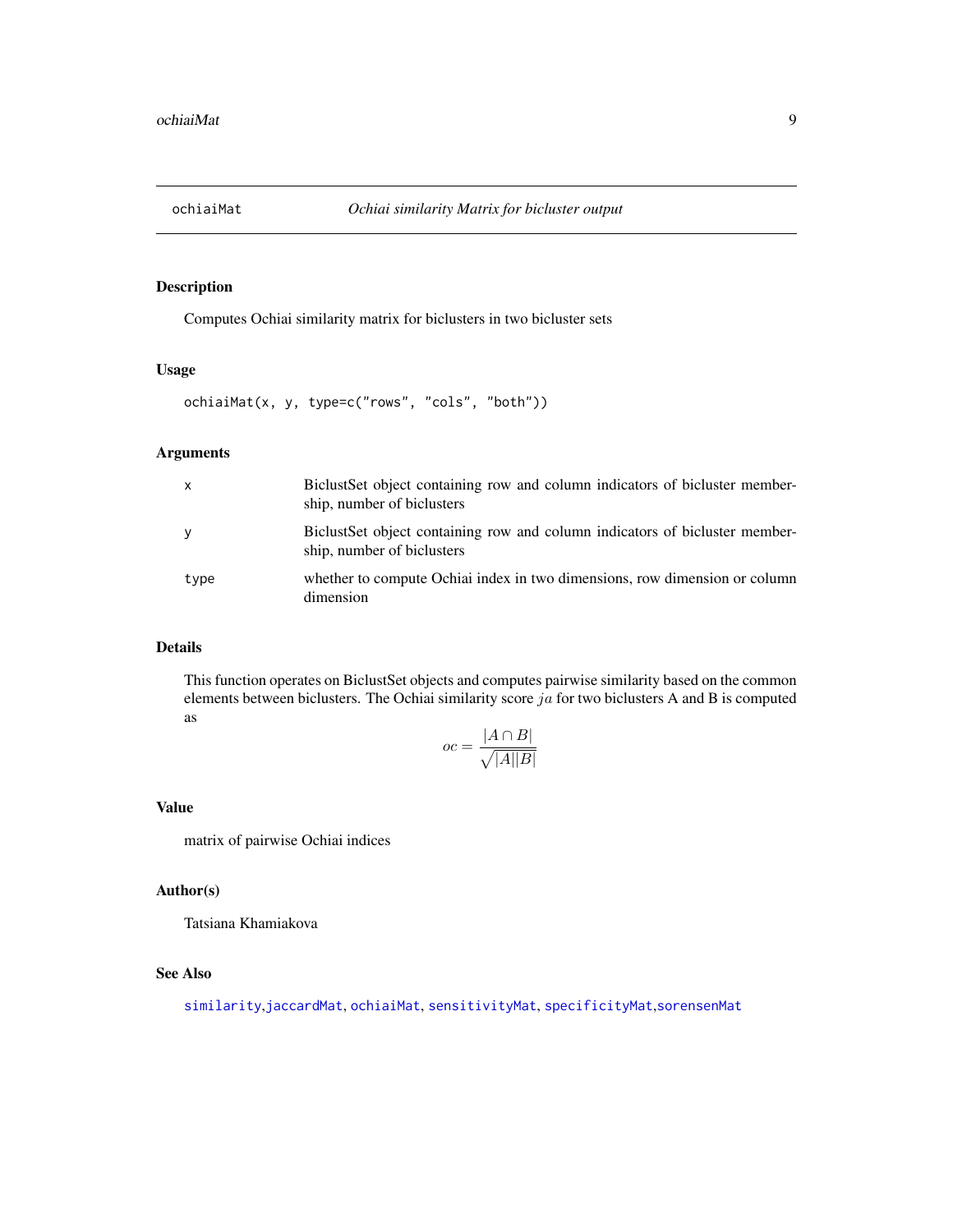#### <span id="page-9-1"></span><span id="page-9-0"></span>plotProfilesAcrossAllSamples

*Plot Gene Expression Profiles Across All Samples of the Original Data*

# Description

Plot Gene Expression Profiles Across All Samples of the Original Data

# Usage

```
plotProfilesAcrossAllSamples(x, coreBiclusterGenes, coreBiclusterSamples)
```
# Arguments

| x                    | data                                     |
|----------------------|------------------------------------------|
| coreBiclusterGenes   |                                          |
|                      | vector of genes belonging to bicluster   |
| coreBiclusterSamples |                                          |
|                      | vector of samples belonging to bicluster |

#### Details

The plot re-sorts the samples by bicluster membership and highlights them in red. Only the genes of a bicluster are plotted.

# Value

no return value; a plot is drawn to the current device

# Author(s)

Tatsiana Khamiakova

# See Also

[BiclustSet](#page-2-1) ,[plotSuperAll](#page-12-2)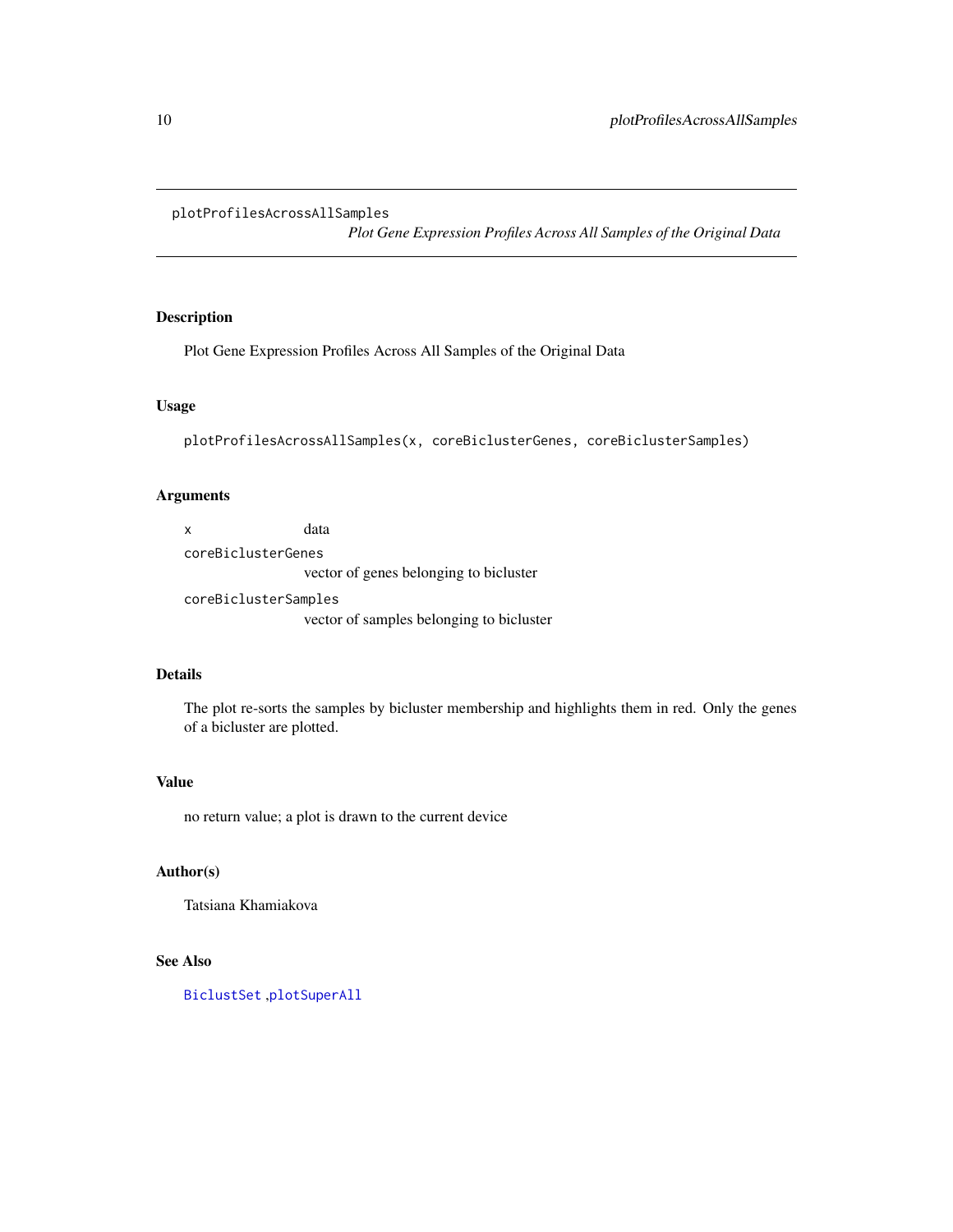<span id="page-10-1"></span><span id="page-10-0"></span>plotProfilesWithinBicluster

*Plot Gene Expression Profiles within a (Core) Bicluster*

# Description

Plot Gene Expression Profiles within a (Core) Bicluster

# Usage

```
plotProfilesWithinBicluster(x, main = "", sampleNames, geneNames = NULL)
```
# Arguments

| x           | expression matrix (of class 'matrix') for the subset of genes and samples corre-<br>sponding to the bicluster under study                                                                                 |
|-------------|-----------------------------------------------------------------------------------------------------------------------------------------------------------------------------------------------------------|
| main        | main title for the graph                                                                                                                                                                                  |
| sampleNames | names of the samples to be used for annotating the x axis (character vector of<br>length equal to the number of columns of the expression matrix 'x' (representing<br>the bicluster)                      |
| geneNames   | names of the genes to be plotted in a legend (character vector of length equal<br>to the number of rows of the expression matrix 'x'); only suitable for biclusters<br>containing a small number of genes |

# Value

no return value; a plot is drawn to the current device

# Author(s)

Tatsiana Khamiakova

#### See Also

[plotSuper](#page-11-1)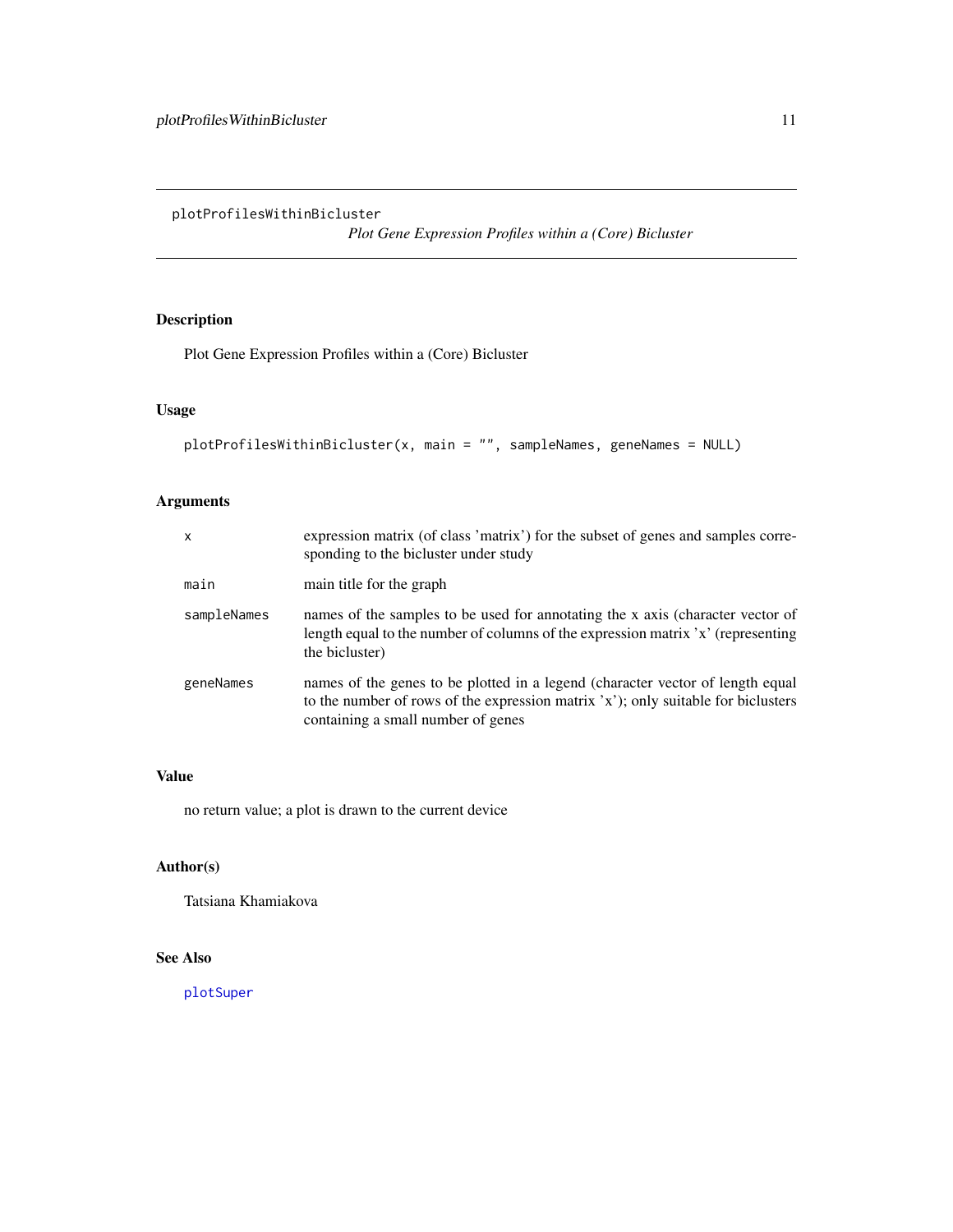<span id="page-11-1"></span><span id="page-11-0"></span>

Function for plotting gene profiles for compounds within constructed super-bicluster

# Usage

plotSuper(x, data, BiclustSet)

# Arguments

| X          | a vector, containing indices of biclusters, to be joined for obtaining the robust<br>bicluster |
|------------|------------------------------------------------------------------------------------------------|
| data       | matrix, dataset, from which the bicluster results are obtained                                 |
| BiclustSet | a Biclust Set object containing bicluster output                                               |

#### Details

This function constructs a robust bicluster from a set of biclusters identified in a hierarchical tree and plots gene profiles for columns in a robust bicluster. Each line represents a gene from a bicluster. The bicluster is saved as Biclust object which can be further plotetd by available functions from biclust package. The information about the number of biclusters used to generate the resulting robust bicluster is saved in Call slot of the object. This information is important to see how often the bicluster has been discovered under different parameter settings (e.g. initialization seeds) Indices used as an input can be obtained by identify function or by cutting the tree.

#### Value

biclust object containing bicluster and the information about bicluster subset used to generate it

#### Author(s)

Tatsiana Khamiakova

# See Also

[HCLtree](#page-5-1), [plotSuperAll](#page-12-2), [plotProfilesWithinBicluster](#page-10-1)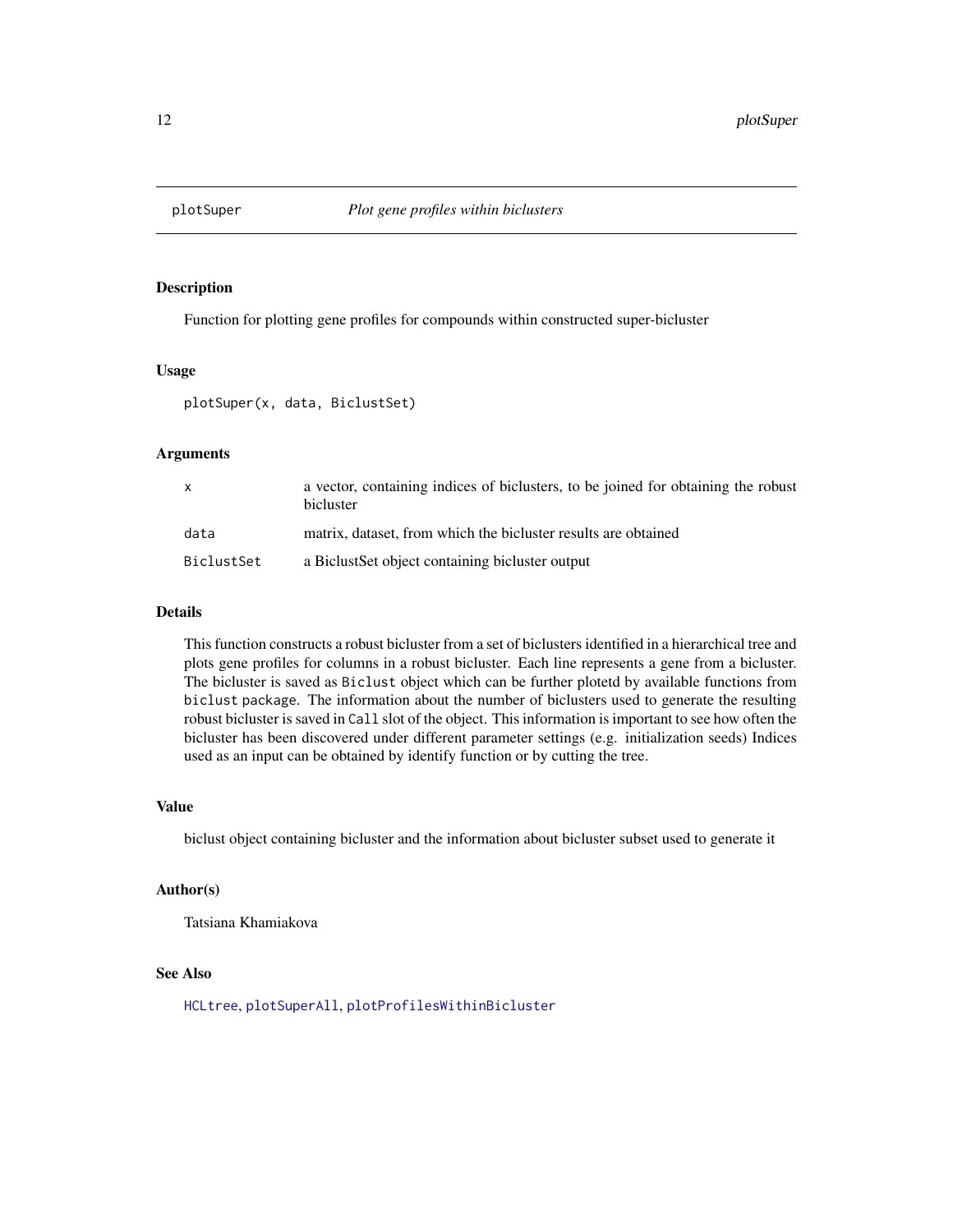<span id="page-12-2"></span><span id="page-12-0"></span>

Function for plotting bicluster gene profiles for all samples in the data

# Usage

```
plotSuperAll(x, data, BiclustSet)
```
# Arguments

| $\mathsf{x}$ | a vector, containing indices of biclusters, to be joined for obtaining the robust<br>bicluster |
|--------------|------------------------------------------------------------------------------------------------|
| data         | matrix, dataset, from which the bicluster results are obtained                                 |
| BiclustSet   | a Biclust Set object containing bicluster output                                               |

# Details

This function constructs a robust bicluster from a subset of biclusters specified in x argument and plots the expression profiles

#### Value

biclust object

# Author(s)

Tatsiana Khamiakova

# See Also

[HCLtree](#page-5-1), [plotProfilesAcrossAllSamples](#page-9-1)

<span id="page-12-1"></span>sensitivityMat *Sensitivity Matrix for bicluster output*

# Description

Computes sensitivity matrix for biclusters in two bicluster sets

# Usage

```
sensitivityMat(x, y, type=c("rows", "cols", "both"))
```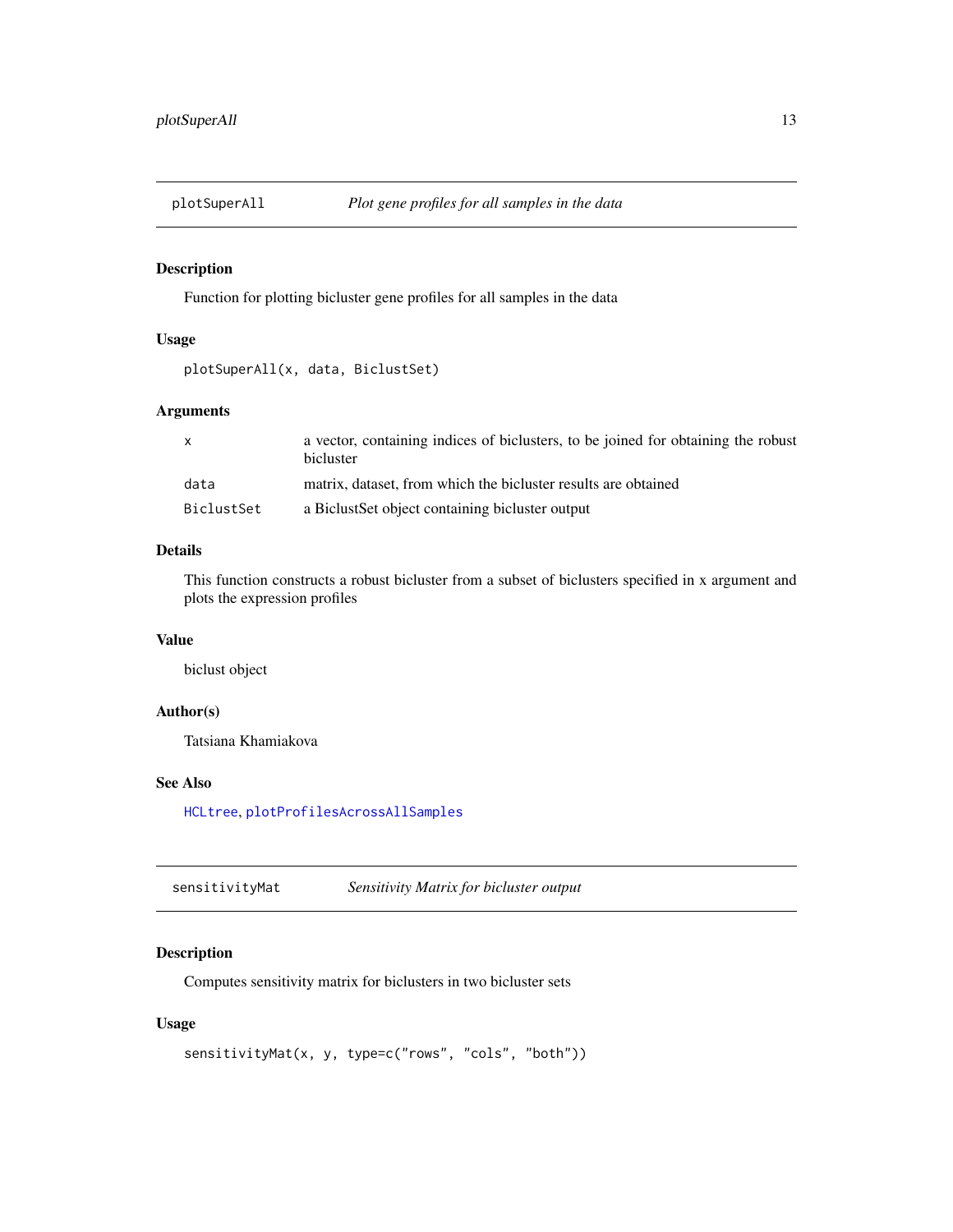# <span id="page-13-0"></span>Arguments

| X    | Biclust Set object containing row and column indicators of bicluster member-<br>ship, number of biclusters |
|------|------------------------------------------------------------------------------------------------------------|
| У    | Biclust Set object containing row and column indicators of bicluster member-<br>ship, number of biclusters |
| type | whether to compute sensitivity in two dimensions, row dimension or column<br>dimension                     |

# Details

This function operates on BiclustSet objects and computes pairwise similarity based on the common elements between biclusters. Sensitivity inclusion score sen of biclusters A and B is computed as

$$
sen = \frac{|A \cap B|}{|A|}
$$

# Value

matrix of pairwise sensitivities

# Author(s)

Tatsiana Khamiakova

#### See Also

[similarity](#page-13-1),[jaccardMat](#page-6-1), [ochiaiMat](#page-8-1), [kulczynskiMat](#page-7-1), [specificityMat](#page-15-1),[sorensenMat](#page-14-1)

<span id="page-13-1"></span>similarity *Similarity Matrix for bicluster output*

# Description

computes similarity matrix for the biclustering output based on one of the pairwise similarity indices of biclusters in a given bicluster set

# Usage

```
similarity(x, index = "jaccard", type="rows")
```
# Arguments

| x     | Biclust Set object containing row and column indicators of bicluster member-<br>ship, number of biclusters                                                                               |
|-------|------------------------------------------------------------------------------------------------------------------------------------------------------------------------------------------|
| index | similarity index for the biclusters in output                                                                                                                                            |
| type  | whether to perform similarity in two dimensions, "both" (recommended for bi-<br>clustering), row dimension, "rows" (default, requires less computations) or col-<br>umn dimension "cols" |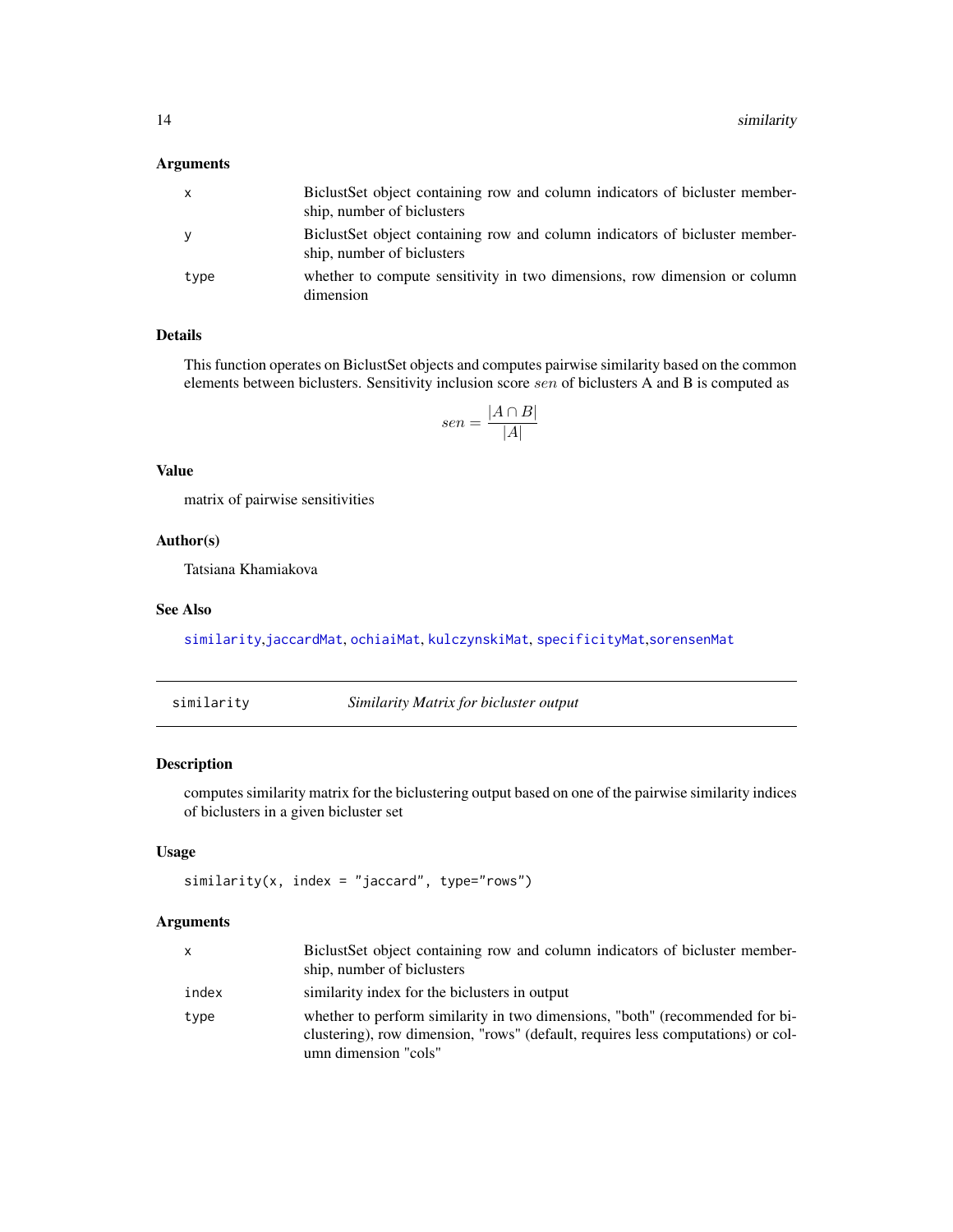#### <span id="page-14-0"></span>sorensenMat 15

# Details

This function operates on BiclustSet object and computes pairwise similarity based on the common elements between biclusters. type variable controls whether similarity index is constructed for all elements, or in one dimension (rows or columns) only. In general, similarity indices for one dimension (row or column) are higher than for two-dimensions. Several options for similarity indices are offered: jaccard (default), kulczynski, sensitivity, specificity, sorensen and ochiai indices.

# Value

a "similarity" object containing similarity matrix

# Author(s)

Tatsiana Khamiakova

# See Also

[HCLtree](#page-5-1), [plotSuper](#page-11-1) , [jaccardMat](#page-6-1),[kulczynskiMat](#page-7-1), [ochiaiMat](#page-8-1), [sensitivityMat](#page-12-1), [specificityMat](#page-15-1),[sorensenMat](#page-14-1)

#### Examples

```
#compute sensitivity for BiMAX biclusters
test <- matrix(rnorm(5000), 100, 50)
test[11:20,11:20] <- rnorm(100, 3, 0.1)
test[17:26,21:30] <- rnorm(100, 3, 0.1)
testBin <- binarize(test,2)
res <- biclust(x=testBin, method=BCBimax(), minr=4, minc=4, number=10)
BiMaxBiclustSet <- BiclustSet(res)
 SensitivityMatr<- similarity(BiMaxBiclustSet,index="sensitivity", type="rows")
 SensitivityMatr
```
<span id="page-14-1"></span>sorensenMat *Sorensen similarity Matrix for bicluster output*

#### **Description**

Computes Sorensen similarity matrix for biclusters in two bicluster sets

#### Usage

```
sorensenMat(x, y, type=c("rows", "cols", "both"))
```
#### Arguments

| X    | BiclustSet object containing row and column indicators of bicluster member-                                |
|------|------------------------------------------------------------------------------------------------------------|
|      | ship, number of biclusters                                                                                 |
| V    | Biclust Set object containing row and column indicators of bicluster member-<br>ship, number of biclusters |
| type | whether to compute Sorensen index in two dimensions, row dimension or col-<br>umn dimension                |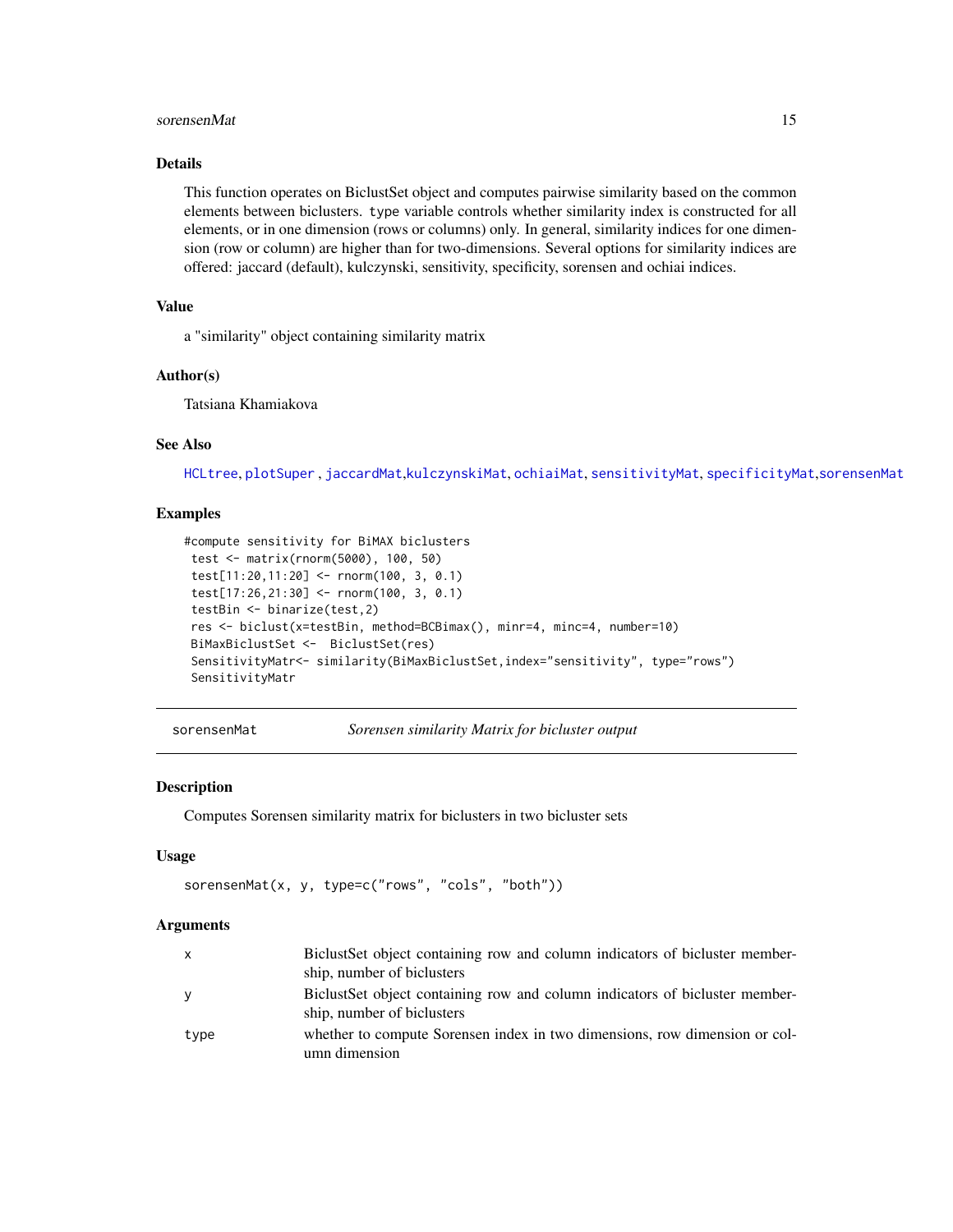# <span id="page-15-0"></span>Details

This function operates on BiclustSet objects and computes pairwise similarity based on the common elements between biclusters. Sorensen similarity score so for two biclusters A and B is computed as

$$
so = \frac{2|A \cap B|}{|A| + |B|}
$$

#### Value

matrix of pairwise Sorensen indices

### Author(s)

Tatsiana Khamiakova

# See Also

[similarity](#page-13-1),[jaccardMat](#page-6-1), [ochiaiMat](#page-8-1), [sensitivityMat](#page-12-1), [specificityMat](#page-15-1),[kulczynskiMat](#page-7-1)

<span id="page-15-1"></span>specificityMat *Specificity Matrix for bicluster output*

# Description

Computes specificity matrix for biclusters in two bicluster sets

# Usage

```
specificityMat(x, y, type=c("rows", "cols", "both"))
```
#### Arguments

| $\mathsf{x}$ | Biclust Set object containing row and column indicators of bicluster member-<br>ship, number of biclusters |
|--------------|------------------------------------------------------------------------------------------------------------|
| <b>V</b>     | Biclust Set object containing row and column indicators of bicluster member-<br>ship, number of biclusters |
| type         | whether to compute specificity in two dimensions, row dimension or column<br>dimension                     |

# Details

This function operates on BiclustSet objects and computes pairwise similarity based on the common elements between biclusters. Sensitivity inclusion score spe of biclusters A and B is computed as

$$
spe = \frac{|A \cap B|}{|B|}
$$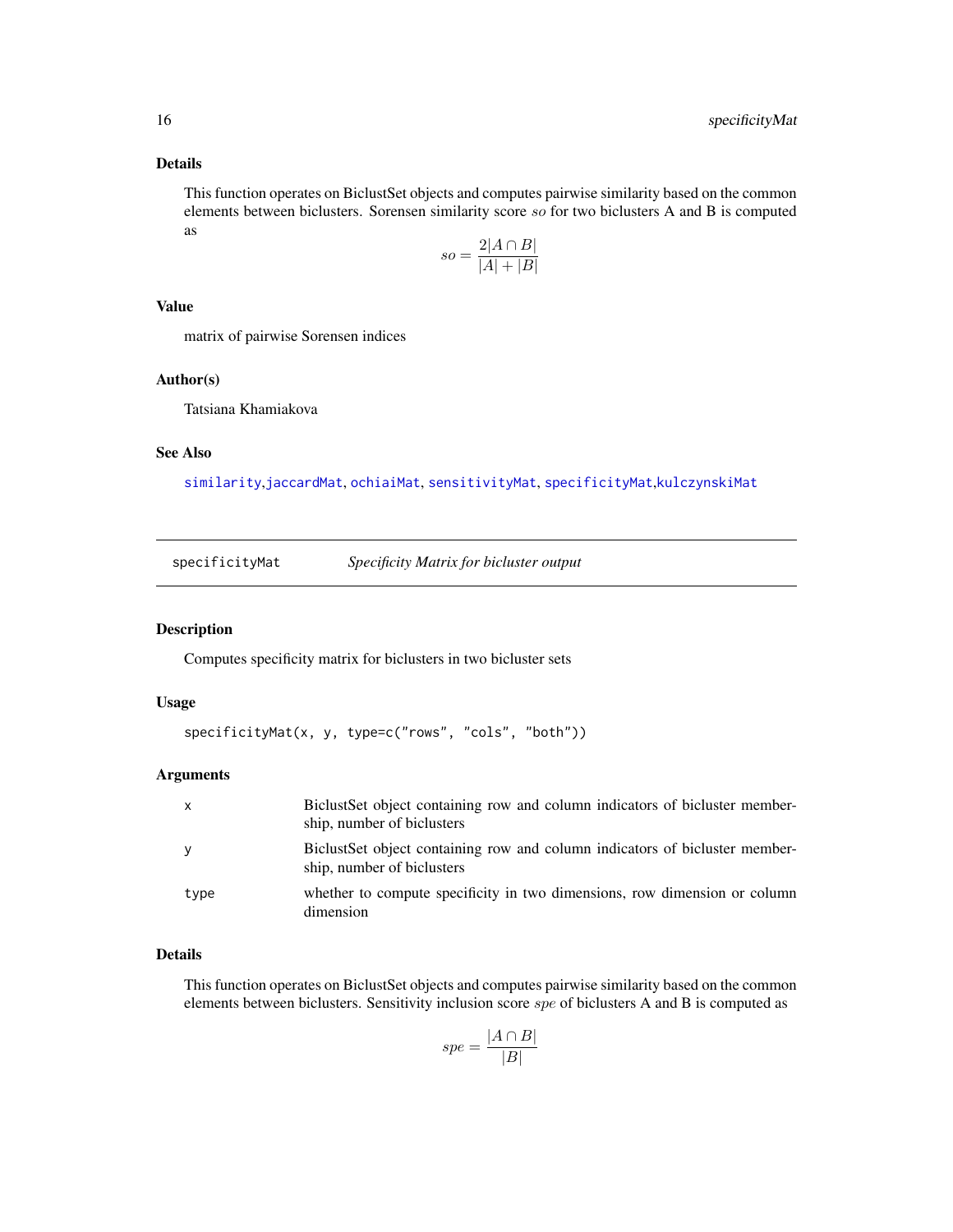# <span id="page-16-0"></span>specificityMat 17

# Value

matrix of pairwise specificities

# Author(s)

Tatsiana Khamiakova

# See Also

[similarity](#page-13-1),[jaccardMat](#page-6-1), [ochiaiMat](#page-8-1), [kulczynskiMat](#page-7-1), [sensitivityMat](#page-12-1),[sorensenMat](#page-14-1)